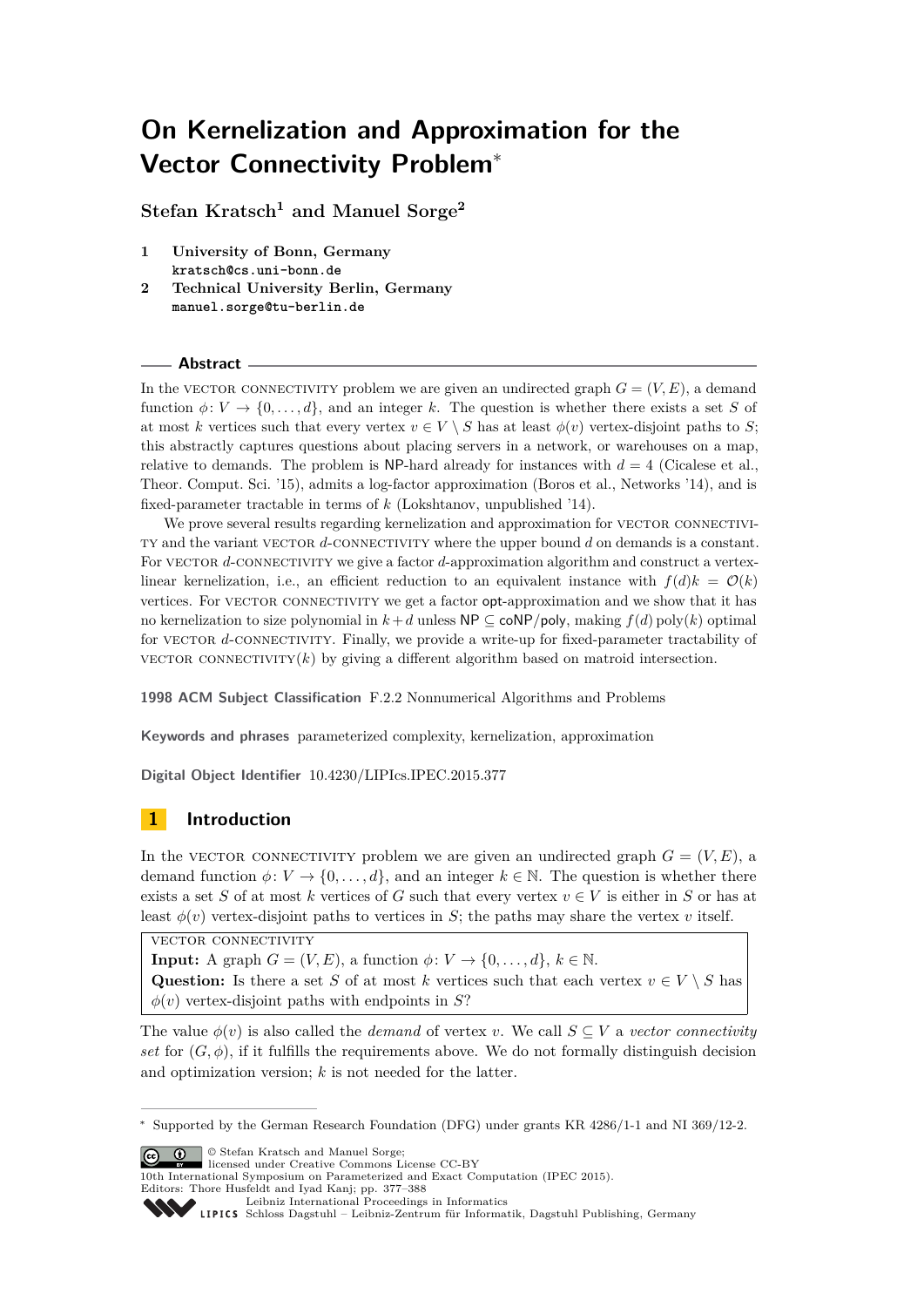For intuition about the problem formulation and applications one may imagine a logistical problem about placing warehouses to service locations on a map (or servers in a network): Each location has a particular demand, which could capture volume and redundancy requirements or level of importance. Demand can be satisfied by placing a warehouse at the location or by ensuring that there are enough disjoint paths from the location to warehouses; both can be seen as guaranteeing sufficient throughput or ensuring access that is failsafe up to demand minus one interruptions in connections. In this way, VECTOR CONNECTIVITY can also be seen as a variant of the facility location problem in which the costs of serving demand are negligible, but instead redundancy is required.

**Related work.** The study of the VECTOR CONNECTIVITY problem was initiated recently by Boros et al. [\[2\]](#page-11-1) who gave polynomial-time algorithms for trees, cographs, and split graphs. Moreover, they obtained an  $\ln n + 2$ -factor approximation algorithm for the general case. More recently, Cicalese et al. [\[3\]](#page-11-2) continued the study of VECTOR CONNECTIVITY and amongst other results proved that it is APX-hard (and NP-hard) on general graphs, even when all demands are upper bounded by four. In a related talk during a recent Dagstuhl seminar (Dagstuhl Seminar 14071 on "Graph Modification Problems.") Milanič asked whether VECTOR connectivity is fixed-parameter tractable with respect to the maximum solution size *k*. This was answered affirmatively by Lokshtanov (unpublished).

**Our results.** We obtain results regarding kernelization and approximation for VECTOR connectivity and vector *d*-connectivity where the maximum demand *d* is a fixed constant. We also provide a self-contained write-up for fixed-parameter tractability of vector connectivity with parameter  $k$  (Sec. [4\)](#page-6-0); it is different from Lokshtanov's approach and instead relies on a matroid intersection algorithm of Marx [\[8\]](#page-11-3).

Our analysis of the problem starts with a new data reduction rule stating that we can safely "forget" the demand of  $r := \phi(v)$  at a vertex v if v has vertex-disjoint paths to r vertices each of demand at least *r* (Sec. [2\)](#page-3-0). After exhaustive application of the rule, all remaining vertices of demand *r* must have cuts of size at most *r* − 1 separating them from other vertices of demand at least *r*. By analyzing these cuts we then show that any yesinstance of VECTOR d-CONNECTIVITY can have at most  $d^2k$  vertices with nonzero demand; the corresponding bound for VECTOR CONNECTIVITY is  $k^3 + k$ . (Both bounds also hold when replacing  $k$  by the optimum cost  $opt$ ). This directly would yield factor  $d^2$  and factor  $opt<sup>2</sup> + 1$  approximation algorithms. We improve upon this in Sec. [3](#page-4-0) by giving a variant of the reduction rule that works correctly relative to any partial solution  $S_0$ , which can then be applied in each round of our approximation algorithm. The algorithm follows the local-ratio paradigm and, surprisingly perhaps, proceeds by always selecting a vertex of *lowest* demand. We thus obtain ratios of *d* and **opt** respectively, i.e., the returned solution is of size at most  $d$  · opt for vector  $d$ -connectivity and at most  $\mathsf{opt}^2$  for vector connectivity.

Regarding kernelization we show in Sec. [6](#page-10-0) that there is no kernel with size polynomial in *k* or even  $k + d$  for VECTOR CONNECTIVITY unless  $\mathsf{NP} \subseteq \mathsf{coNP/poly}$  (and the polynomial hierarchy collapses); our proof also implies that the problem is  $WK[1]$ -hard (cf. [\[6\]](#page-11-4)). Nevertheless, when *d* is a fixed constant, we prove that a vertex-linear kernelization is possible. A non-constructive proof of this can be pieced together from recent work on meta kernelization on sparse graph classes (see below). Instead we give a constructive algorithm building on an explicit (though technical) description of what constitutes equivalent subproblems. We also have a direct proof for the number of such subproblems in an instance with parameter *k* rather than relying on a known argument for bounding the number of connected subgraphs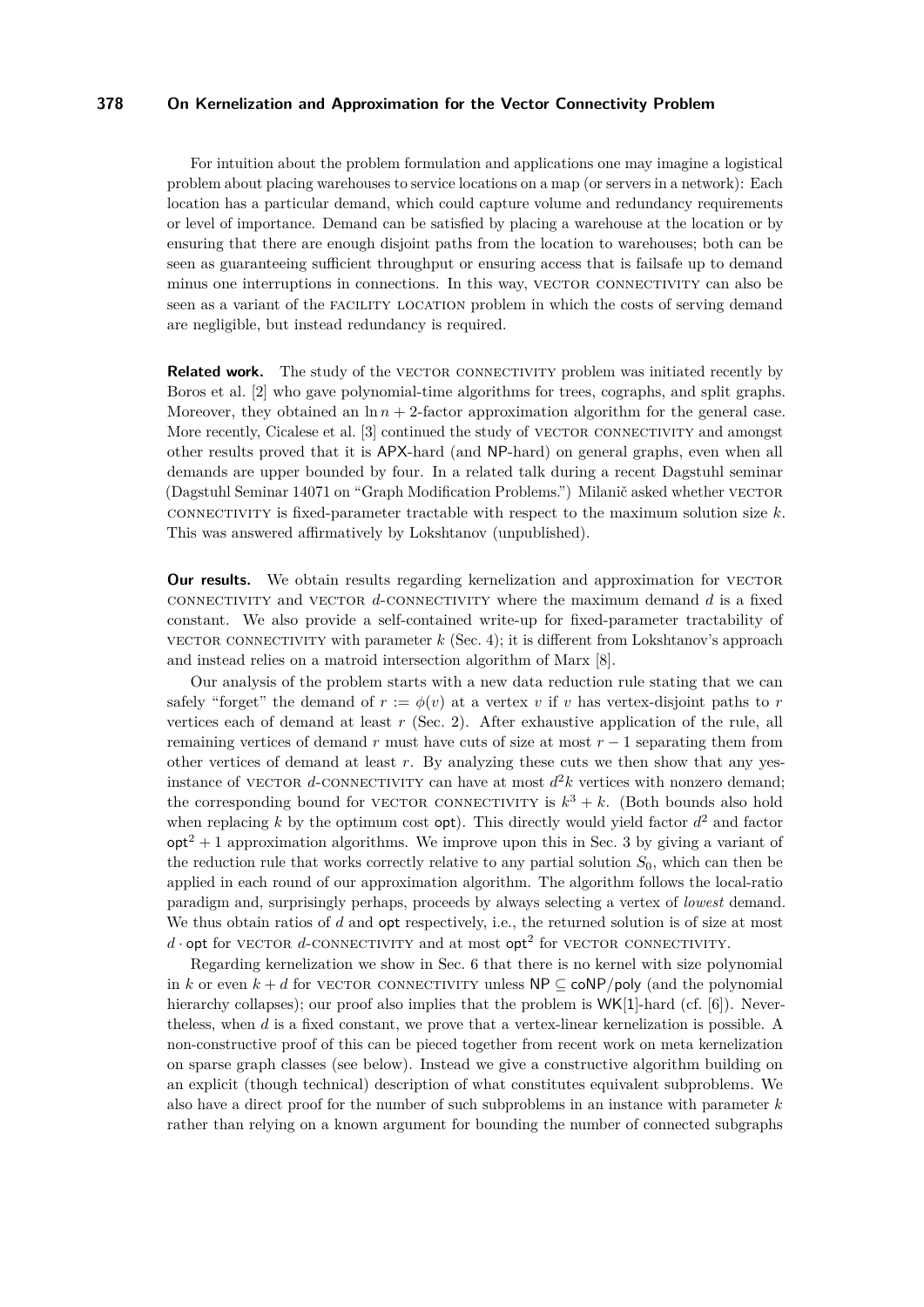of bounded size and bounded neighborhood size (via the two-families theorem of Bollobas, cf. [\[7\]](#page-11-5)). A brief overview of our kernelization is given in Sec. [5.](#page-7-0) The bound of  $f(d)k = \mathcal{O}(k)$ vertices is optimal in the sense that the lower bound for parameter  $d + k$  rules out total size  $poly(k+d)$ , i.e. we need to allow superpolynomial dependence on *d*.

**A non-constructive kernelization argument.** The mentioned results on meta kernelization for problems on sparse graph classes mostly rely on the notion of a protrusion, i.e., an induced subgraph of bounded treewidth such that only a bounded number of its vertices have neighbors in the rest of the graph (the *boundary*). Under appropriate assumptions there are general results that allow the replacements of protrusions by equivalent ones of bounded size, which yields kernelization results assuming that the graph can be decomposed into a bounded number of protrusions. Intuitively, having small boundary size limits the interaction of a protrusion with the remaining graph. The assumption of bounded treewidth ensures fast algorithms for solving subproblems on the protrusion and also leads to fairly general arguments for obtaining small equivalent replacements. Note that for VECTOR CONNECTIVITY there is no reason to assume small treewidth and we also do not restrict the input graphs.

Arguably, the most crucial properties of a protrusion are the small boundary and the fact that we can efficiently compute subproblems on the protrusion; in principle, we do not need bounded treewidth. (Intuitively, we want to know the best solution value for each choice of interaction of a global solution with the boundary of the protrusion.) Thus, it seems natural to define a relaxed variant of protrusions by insisting on a small boundary and efficient algorithms for solving subproblems rather than demanding bounded treewidth. Fomin et al. [\[5\]](#page-11-6) follow this approach for problems related to picking a certain subset of vertices like dominating set: Their relaxed definition of a *r*-DS-protrusion requires a boundary of size at most *r* and the existence of a solution of size at most *r* for the protrusion itself; the latter part implies efficient algorithms since we can afford to simply try all  $r = \mathcal{O}(1)$  sized vertex subsets. Fomin et al. also derive a general protrusion replacement routine for problems that have finite integer index (a common assumption for meta kernelization, see, e.g., Fomin et al. [\[5\]](#page-11-6)) and are monotone when provided also with a sufficiently fast algorithm, like the one implied by having a solution of size at most r for the protrusion. Fomin et al. [\[5\]](#page-11-6) remark that the procedure is not constructive since it assumes hard-wiring an appropriate set of representative graphs, whose existence is implied by being finite integer index.

From previous work of Cicalese [\[3\]](#page-11-2) it is known that VECTOR CONNECTIVITY is an implicit hitting set problem where the set family consists of all connected subgraphs with neighborhood size smaller than the largest demand in the set; the family is exponential size, but we get size roughly  $\mathcal{O}(n^d)$  when demands are at most *d*. The procedure of Fomin et al. [\[5\]](#page-11-6) can be applied to minimal sets in this family and will shrink them to some size bounded by an unknown function in  $d$ , say  $h(d)$ . Then one can apply the two-families theorem of Bollobas (cf. [\[7\]](#page-11-5)) to prove that each vertex is contained in at most  $\binom{h(d)+d}{d}$  such sets. Because the solution must hit all sets with *k* vertices, a yes-instance can have at most  $k \cdot {h(d)+d \choose d}$  sets. This argument can be completed to a vertex-linear kernelization.

In comparison, we obtain an explicit upper bound of  $d^2k \cdot 2^{d^3+d}$  for the number of subproblems that need to be replaced, by considering a set family that is different from the implicit hitting set instance (but contains supersets of all those sets). We also have a constructive description of what constitutes equivalent subproblems. This enables us to give a single algorithm that works for all values of *d* based on maximum flow computations (rather than requiring for each value of *d* an algorithm with hard-wired representative subproblems).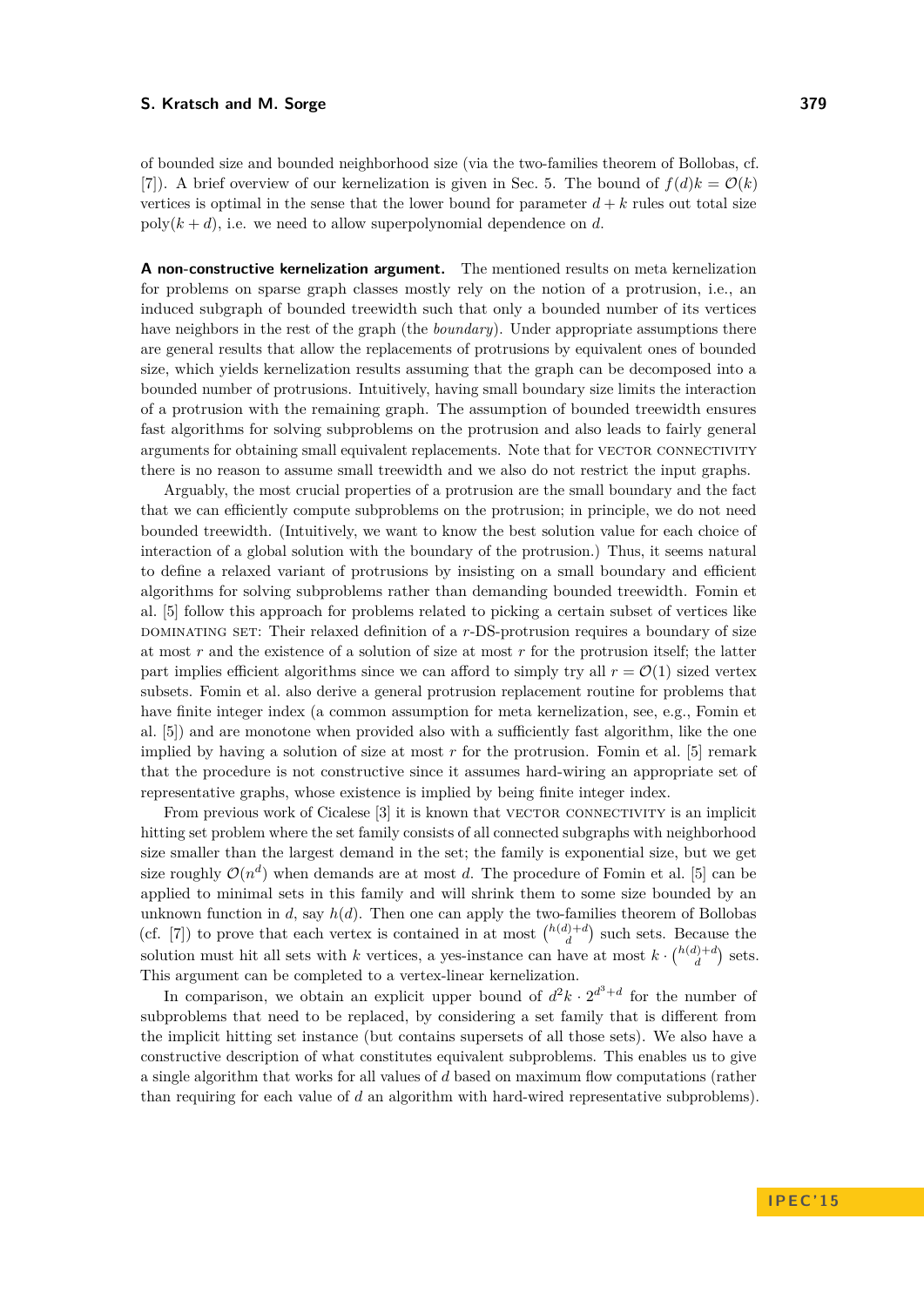**Preliminaries.** We use standard graph notation. Apart from this, due to the nature of the vector connectivity problem, we are frequently interested in disjoint paths from a vertex *v* to some vertex set *S*, where the paths are vertex-disjoint except for sharing *v*. The natural counterpart, in the spirit of Menger's theorem, are *v*, *S-separators*  $C \subseteq V(G) \setminus \{v\}$  such that in *G* − *C* no vertex of *S*  $\setminus$  *C* is reachable from *v*; the maximum number of disjoint paths from *v* to *S* that may overlap in *v* equals the minimum size of a *v, S*-separator. Throughout, by disjoint paths from *v* to *S*, or *v*, *S*-separator (for any single vertex *v* and any vertex set *S*) we mean the mentioned path packings and separators with special role of *v*. Many proofs use the function  $f: 2^V \to \mathbb{N}: U \mapsto |N(U)|$ , which is well-known to be *submodular*, i.e., for all  $X, Y \subseteq V$  we have  $f(X) + f(Y) \ge f(X \cap Y) + f(X \cup Y)$ .

So-called *closest sets* will be used frequently; these occur naturally in cut problems but appear to have no generalized name. We define a vertex set *C* to be *closest to v* if *C* is the unique *v*, C-separator of size at most  $|C|$ , where *v*, C-separator is in the above sense. As an example, if *C* is a minimum *s, t*-vertex cut that, amongst such cuts, has the smallest connected component for  $s$  in  $G - C$  then  $C$  is also closest.

## <span id="page-3-0"></span>**2 Reducing the number of demand vertices**

In this section we introduce a reduction rule for VECTOR CONNECTIVITY that reduces the total demand. We prove that the reduction rule does not affect the solution space, which makes it applicable not only for kernelization but also for approximation and other techniques. In Section [5,](#page-7-0) we will use this rule in our kernelization for vector  $d$ -connectivity $(k)$ . In the following two sections, as applications of these reduction rules and the insights gained we get approximation algorithms for VECTOR *d*-CONNECTIVITY and VECTOR CONNECTIVITY, and an alternative FPT algorithm for VECTOR CONNECTIVITY $(k)$ .

<span id="page-3-1"></span>**► Rule 1.** Let  $(G, \phi, k)$  be an instance of VECTOR CONNECTIVITY. If a vertex  $v \in V$  has at *least*  $\phi(v)$  *vertex-disjoint paths to vertices different from <i>v with demand at least*  $\phi(v)$  *then set the demand of v to zero.*

We prove that the rule does not affect the space of feasible solutions.

**Lemma 2.** Let  $(G, \phi, k)$  be an instance of VECTOR CONNECTIVITY and let  $(G, \phi', k)$  be *the instance obtained via a single application of Rule* [1.](#page-3-1) *Every*  $S \subset V(G)$  *is a solution for*  $(G, \phi, k)$  *if and only if it is a solution for*  $(G, \phi', k)$ *.* 

**Proof.** Let *v* denote the vertex whose demand was set to zero by the reduction rule and define  $r := \phi(v)$ . Clearly,  $\phi(u) = \phi'(u)$  for all vertices  $u \in V(G) \setminus \{v\}$ , and  $\phi'(v) = 0$ . It suffices to show that if *S* fulfills demands according to  $\phi'$  then *S* fulfills also demands according to  $\phi$  since  $\phi(u) \geq \phi'(u)$  for all  $u \in V(G)$ . This in turn comes down to proving that *S* fulfills the demand of *r* at *v* assuming that it fulfills demands according to  $\phi'$ . If  $v \in S$ then the demand at *v* is trivially fulfilled so henceforth assume that  $v \notin S$ .

Let  $w_1, \ldots, w_r$  denote vertices different from *v* with demand each at least *r* such that there exist *r* vertex-disjoint paths from *v* to  $\{w_1, \ldots, w_r\}$ , i.e., a single path to each  $w_i$ . Existence of such vertices is required for the application of the rule.

Assume for contradiction that *S* does not satisfy the demand of *r* at *v* (recall that  $v \notin S$ , by assumption), i.e., that there are no *r* vertex-disjoint paths from *v* to *S* that overlap only in *v*. It follows directly that there is a *v*, S-separator *C* of size at most  $r-1$ . (Recall that *C* may contain vertices of *S* but not the vertex *v*.) Let *R* denote the connected component of *v* in *G* − *C*, then the following holds for each vertex  $w_i \in \{w_1, \ldots, w_r\}$ :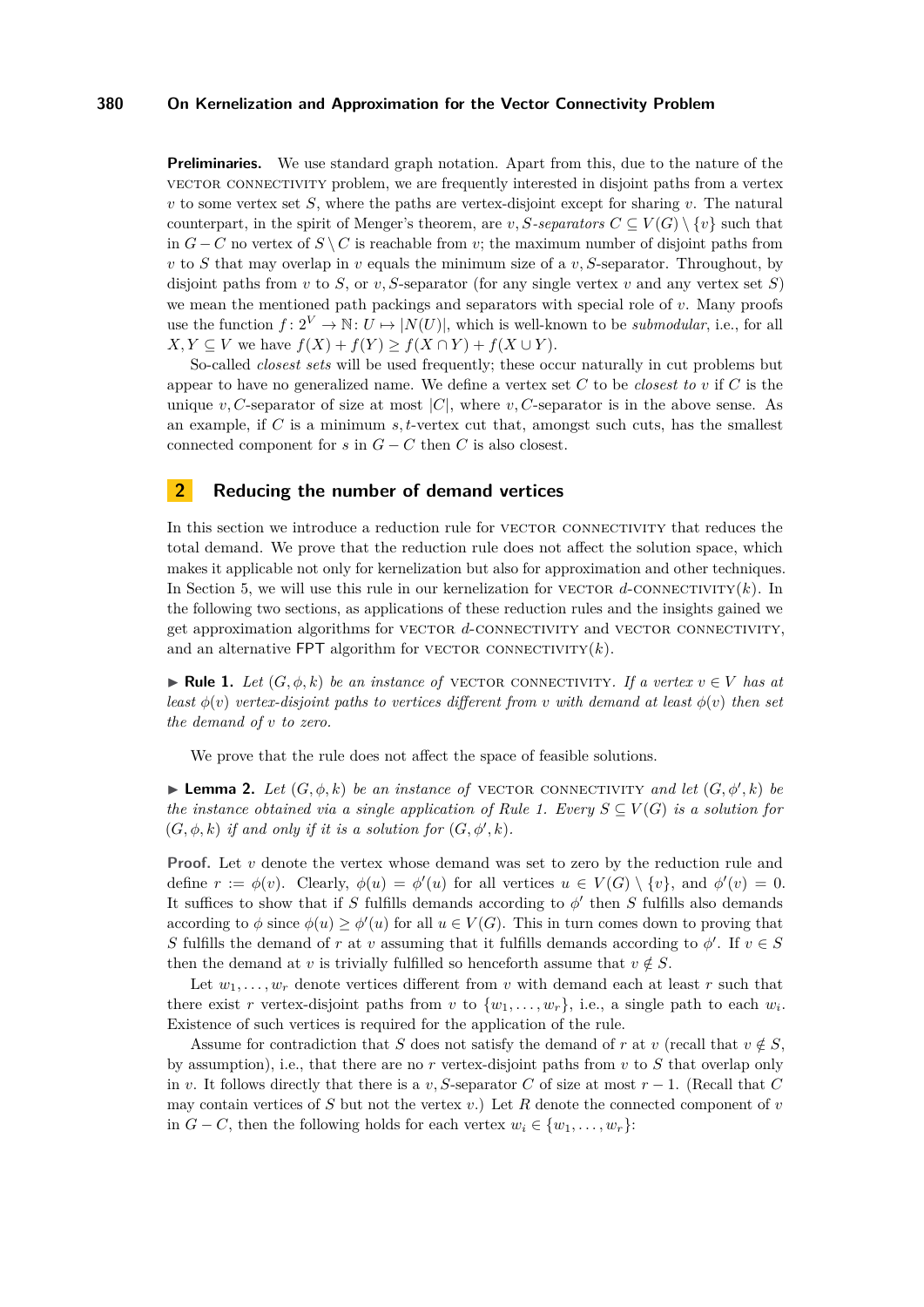- **1.** If  $w_i \in S$  then  $w_i \notin R$ : Otherwise, we would have  $S \cap R \supseteq \{w_i\} \neq \emptyset$  contradicting the fact that *v* can reach no vertex of  $S$  in  $G - C$ .
- **2.** If  $w_i \notin S$  then  $w_i \notin R$ : Since *S* fulfills demands according to  $\phi'$  there must be at least *r* vertex-disjoint paths from  $w_i$  to *S* that overlap only in  $w_i$ . However, since  $w_i \in R$  the set *C* is also a  $w_i$ , *S*-separator; a contradiction since *C* has size less than *r*.

Thus, no vertex from  $w_1, \ldots, w_r$  is contained in R. This, however, implies that C separates *v* from  $\{w_1, \ldots, w_r\}$ , contradicting the fact that there are *r* vertex-disjoint paths from *v* to  $\{w_1, \ldots, w_r\}$  that overlap only in *v*. It follows that no such *v*, *S*-separator *C* can exist, and, hence, that there are at least  $r = \phi(v)$  vertex-disjoint paths from *v* to *S*, as claimed. Thus, *S* fulfills the demand of *r* at *v* and hence all demand according to *φ*. (Recall that the converse is trivial since  $\phi(u) \geq \phi'(u)$  for all vertices  $u \in V(G)$ .)

The idea for applying Rule [1](#page-3-1) in polynomial time is to use a maximum-flow computation with *v* as source and all other vertices with nonzero demand as sinks.

To analyze the impact of Rule [1](#page-3-1) we will now bound the number of nonzero demand vertices in an exhaustively reduced instance in terms of the optimum solution size opt and the maximum demand *d*. To this end, we require the technical lemma below about the structure of reduced instances as well as some notation. If  $(G, \phi, k)$  is reduced according to Rule [1](#page-3-1) then for each vertex *v* with demand  $r = \phi(v) \geq 1$  there is a cut set *C* of size at most  $r - 1$ that separates  $v$  from all other vertices with demand at least  $r$ . We fix for each vertex  $v$  with demand at least one a vertex set  $C$ , denoted  $C(v)$ , by picking the unique closest minimum  $v, D_v$ -separator where  $D_v = \{u \in V \setminus \{v\} \mid \phi(u) \geq \phi(v)\}$ . Furthermore, for such vertices *v*, let  $R(v)$  denote the connected component of *v* in  $G - C(v)$ .

Clearly, a solution *S* must intersect each  $R(v)$  since  $|C(v)| < \phi(v)$ . The following lemma shows implicitly that Rule [1](#page-3-1) limits the amount of overlap of sets  $R(v)$ . Intuitively, sets  $R(v)$ must overlap in order to "share" solution vertices.

**► Lemma 3.** Let  $(G, \phi, k)$  be reduced under Rule [1.](#page-3-1) Let  $u, v \in V(G)$  be distinct vertices with  $\phi(u) = \phi(v) \geq 1$ *. If*  $R(u) \cap R(v) \neq \emptyset$  then  $u \in C(v)$  or  $v \in C(u)$ *.* 

Now, we give the promised bound on the number of nonzero demand vertices.

<span id="page-4-1"></span>**Lemma 4.** Let  $(G, \phi, k)$  be an instance of VECTOR CONNECTIVITY that is reduced under *Rule* [1](#page-3-1) and let opt denote the minimum size of feasible solutions  $S \subseteq V$ . Then there are at *most d* <sup>2</sup>opt *nonzero demand vertices in G.*

Lemma [4](#page-4-1) directly implies reduction rules for VECTOR  $d$ -CONNECTIVITY $(k)$  and VECTOR CONNECTIVITY(k): For the former, if there are more than  $d^2k$  vertices then opt must exceed *k* and we can safely reject the instance. For the latter, there can be at most *k* vertices of demand greater than  $k$  since those must be in the solution. Additionally, if  $opt \leq k$  then there are at most  $d^2$ **opt**  $\leq k^3$  vertices of demand at most  $d = k$ ; a total of  $k^3 + k$ .

We spell out the rule for VECTOR  $d$ -CONNECTIVITY $(k)$  because it is used in our kernelization. The bound of  $k^3 + k$  for vector connectivity(*k*) is crucial for our FPT-algorithm.

<span id="page-4-2"></span>► **Rule 5.** *Let*  $(G, \phi, k)$  *be reduced under Rule* [1,](#page-3-1) *with*  $\phi: V(G) \to \{0, \ldots, d\}$ *. If there are more than d* <sup>2</sup>*k vertices of nonzero demand return* no*.*

# <span id="page-4-0"></span>**3 Approximation algorithm**

In this section we discuss the approximability of VECTOR d-CONNECTIVITY. We know from Lemma [4](#page-4-1) that the number of vertices with nonzero demand is at most  $d^2$  opt where opt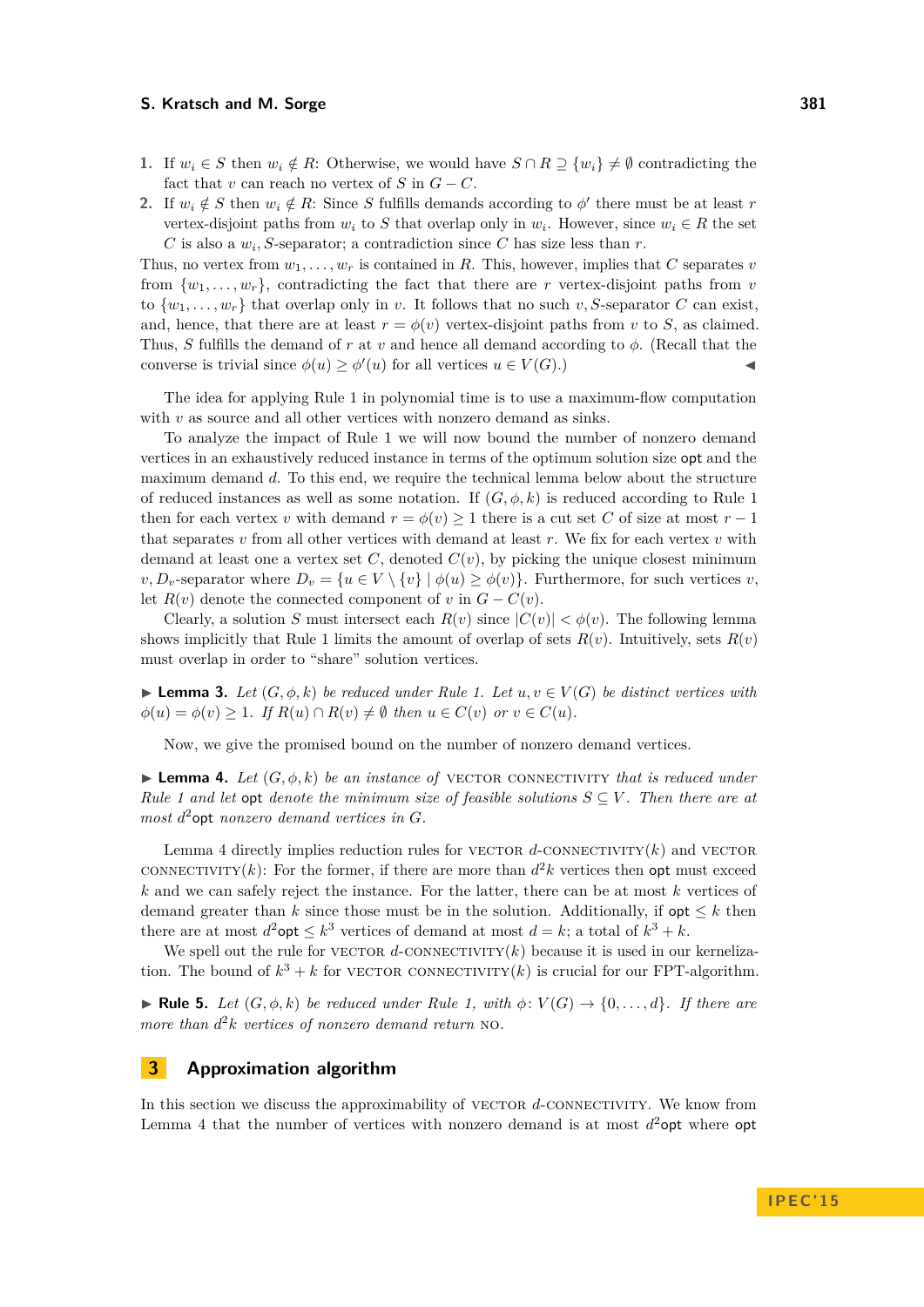denotes the minimum size solution for the instance in question. This directly implies a factor *d* 2 -approximation because taking all nonzero demand vertices constitutes a feasible solution. We now show how to improve this to a factor *d*-approximation for VECTOR *d*-CONNECTIVITY.

The approximation algorithm will work as follows: We maintain an initially empty partial solution  $S_0 \subseteq V$ . In each round, we add at most *d* vertices to  $S_0$  and show that this always brings us at least one step closer to a solution, i.e., the optimal number of required additional vertices shrinks by at least one. To achieve this, we update Rule [1](#page-3-1) to take the partial solution  $S_0$  into account.

<span id="page-5-0"></span>► **Rule 6.** Let  $(G, \phi, k)$  be an instance of VECTOR CONNECTIVITY and let  $S_0 \subseteq V(G)$ . If *there is a vertex v with non-zero demand and a vertex set W not containing v such that each vertex in W has demand at least*  $\phi(v)$  *and v has at least*  $\phi(v)$  *vertex-disjoint paths to*  $S_0 \cup W$ *, then set the demand of v to zero. Similarly, if*  $v \in S_0$  *then also set its demand to zero.* 

Intuitively, vertices in  $S_0$  get the same status as vertices with demand at least  $\phi(v)$  for applying the reduction argument. The proof of correctness now has to take into account that we seek a solution that includes  $S_0$ .

► **Lemma 7.** Let  $(G, \phi, k)$  be an instance of VECTOR CONNECTIVITY, let  $S_0 \subseteq V(G)$ , and *let*  $(G, \phi', k)$  *be the instance obtained via a single application of Rule* [1.](#page-3-1) *For every*  $S \subseteq V(G)$ *it holds that*  $S \cup S_0$  *is a solution for*  $(G, \phi, k)$  *if and only if*  $S \cup S_0$  *is a solution for*  $(G, \phi', k)$ *.* 

It follows, that we can safely apply Rule [6,](#page-5-0) as a variant of Rule [1,](#page-3-1) in the presence of a partial solution  $S_0$ . It is easy to see that Rule [6](#page-5-0) can be applied exhaustively in polynomial time because testing for any vertex *v* is a single two-way min-cut computation and each successful application lowers the number of nonzero demand vertices by one.

We now describe our approximation algorithm. The algorithm maintains an instance  $(G, \phi)$ , a set  $S_0 \subseteq V(G)$ , and an integer  $\ell \in \mathbb{N}$ . Given an instance  $(G, \phi)$  the algorithm proceeds in rounds to build *S*0, which will eventually be a complete (approximate) solution. We start with  $S_0 = \emptyset$  and  $\ell = 0$ . In any single round, for given  $(G, \phi)$ , set  $S_0$ , and integer  $\ell$ the algorithm proceeds as follows:

- <span id="page-5-2"></span>**1.** Exhaustively apply Rule [6](#page-5-0) to  $(G, \phi)$  and  $S_0$ , possibly changing  $\phi$ .
- **2.** If  $S_0$  satisfies all demands of  $(G, \phi)$  then return  $S_0$  as a solution (and stop).
- <span id="page-5-1"></span>**3.** Otherwise, pick a vertex  $v \in V(G)$  *of minimum nonzero demand*. Because we have exhaustively applied Rule [6](#page-5-0) there must be a set *C* of less than  $\phi(v) \leq d$  vertices that separates *v* from  $S_0$  and all vertices of demand at least  $\phi(v)$ . Add  $\{v\} \cup C$  to  $S_0$  and increase  $\ell$  by one. Note that we add at most  $\phi(v) \leq d$  vertices to  $S_0$  because  $|C| < \phi(v)$ .

After Step [3](#page-5-1) the algorithm continues with Step [1.](#page-5-2) The following Invariant [8](#page-5-3) guarantees that the algorithm runs for at most opt rounds. The approximation factor follows since only this step adds small "non-optimal" parts to the solution.

<span id="page-5-3"></span>**► Invariant 8.** *There exists a set*  $S_1$  *of at most*  $opt - \ell$  *vertices such that*  $S_0 \cup S_1$  *is a feasible solution for*  $(G, \phi)$ *.* 

▶ **Theorem 9.** *The* VECTOR *d*-CONNECTIVITY *problem admits a polynomial-time factor d-approximation.*

We can also derive an approximation algorithm for VECTOR CONNECTIVITY, where there is no fixed upper bound on the maximum demand. To this end, we can rerun the previous algorithm for all "guesses" of  $\mathsf{opt}_0 \in \{1, \ldots, n\}$ . In each run, we start with  $S_0$  containing all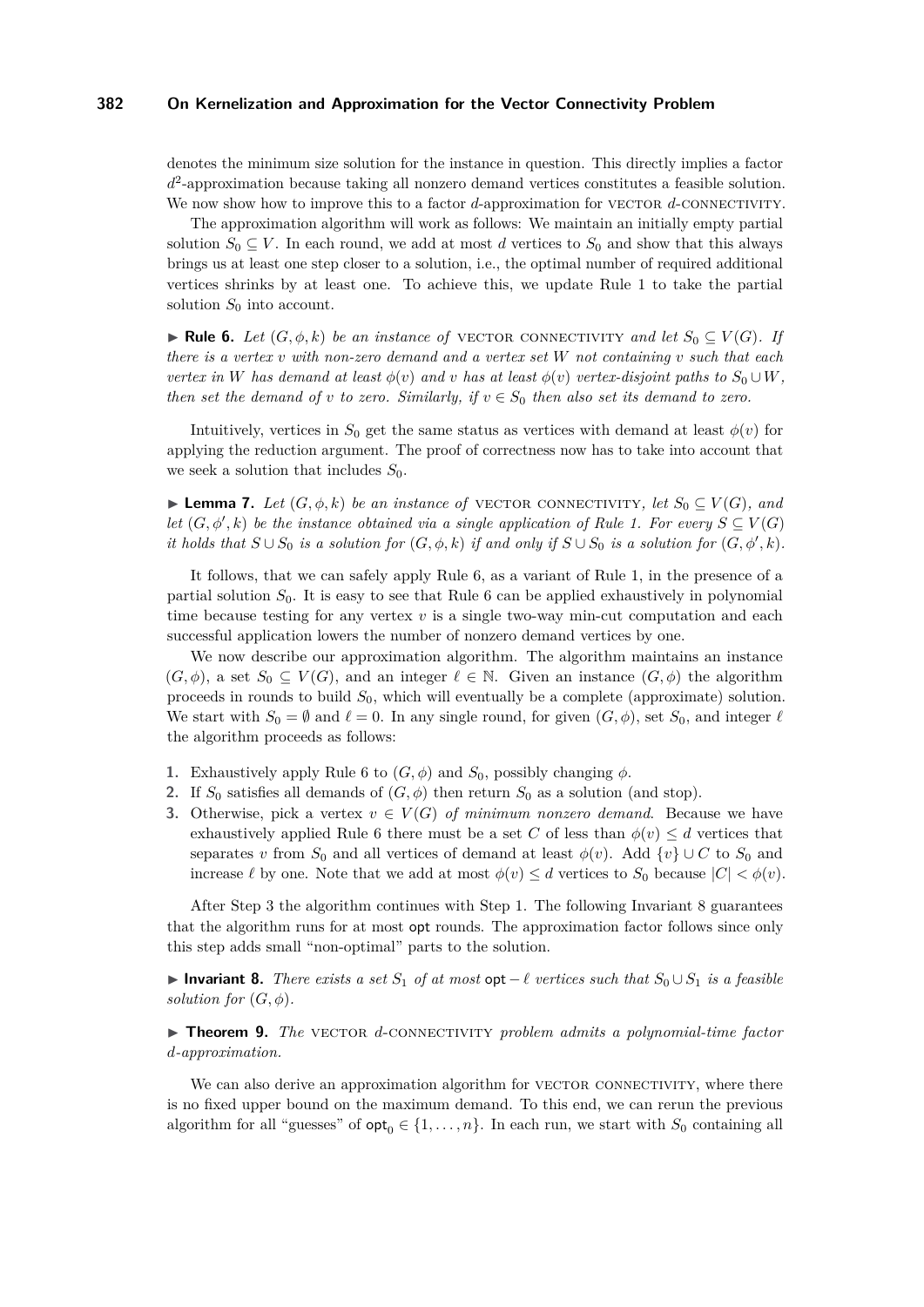vertices of demand greater than the guessed value  $opt_0$ , since those must be contained in every solution of total size at most  $opt_0$ . Then the maximum demand is  $d = opt_0$  and we get a *d*-approximate set of vertices to add to  $S_0$  to get a feasible solution. When  $opt_0 = opt$ . then opt must also include the same set  $S_0$  and for the remaining opt  $-|S_0| \leq$  opt vertices we have a  $d$ -approximate extension; we get a solution of total size at most  $opt<sup>2</sup>$ .

► Corollary 10. The VECTOR CONNECTIVITY *problem admits a polynomial-time approximation algorithm that returns a solution of size at most*  $opt^2$ , where  $opt$  *denotes the optimum solution size for the input.*

# <span id="page-6-0"></span>**4 FPT algorithm for Vector Connectivity(***k***)**

In this section we present a randomized FPT-algorithm for vector connectivity $(k)$ . (We recall that Lokshtanov announced this to be FPT.) Recall that the reduction rules in Section [2](#page-3-0) also allow us to reduce the number of nonzero demand vertices to at most  $k^3 + k$  (or safely reject). Based on this we are able to give a randomized algorithm building on a randomized FPT algorithm of Marx [\[8\]](#page-11-3) for intersection of linear matroids. (The randomization comes from the need to construct a representation for the required matroids.) Concretely, this permits us to search for an independent set of size  $k$  in  $k^3 + k$  linear matroids over the same ground set, where the independent set corresponds to the desired solution and each single matroid ensures that one demand vertex is satisfied.

**Findmer 11.** VECTOR CONNECTIVITY $(k)$  *is randomized fixed-parameter tractable without false positives and error probability exponentially small in the input size.*

**Proof Sketch.** W.l.o.g., input instances  $(G, \phi, k)$  have at most  $k^3 + k$  nonzero demand vertices (else apply the reduction rules); let  $D = \{v \in V(G) \mid \phi(v) \geq 1\}$ . Clearly, if the instance is **YES** then there exist also solutions of size *exactly*  $k$  (barring  $|V(G)| < k$  which is trivial).

*Algorithm.* As a first step, we guess the intersection of a solution  $S^*$  of size  $k$  with the set *D*; there are at most  $(k^3 + k)^k$  choices for  $S_0 = D \cap S^*$ . All vertices of demand exceeding  $k$  must be contained in  $S_0$  for  $S^*$  to be a solution.

For each  $v \in D \setminus S_0$ , we construct a matroid  $M_v$  over  $V' = V \setminus D$  as follows.

- 1. Build a graph  $G_v$  by first adding to  $G$  additional  $c-1$  copies of  $v$ , called  $v_2, \ldots, v_c$ , where  $c = \phi(v)$ , and use  $v_1 := v$  for convenience. Second, add  $r = k - c$  universal vertices *w*<sub>1</sub>*,..., w<sub>r</sub>* (i.e., neighborhood *V* ∪ {*v*<sub>2</sub>*,..., v<sub>c</sub></sub>}).*
- **2.** Let  $M'_v$  denote the gammoid on  $G_v$  with source set  $T = \{v_1, \ldots, v_c, w_1, \ldots, w_r\}$  and ground set  $V' \cup S_0$ . Recall that the independent sets of a gammoid are exactly those subsets  $I$  of the ground set that have  $|I|$  vertex-disjoint paths from the sources to  $I$ . Gammoids are linear matroids and a representation over a sufficiently large field can be found in randomized polynomial time (cf. [\[8\]](#page-11-3)).
- **3.** Create  $M_v$  from  $M'_v$  by contracting  $S_0$ , making its ground set  $V'$ . If  $S_0$  is independent in  $M'_v$  then any *I* is independent in  $M_v$  if and only if  $S_0 \cup I$  is independent in  $M'_v$ .

Use Marx' algorithm [\[8\]](#page-11-3) to search for a set  $I^*$  of size  $k - |S_0|$  that is independent in each matroid  $M_v$  for  $v \in D \setminus S_0$ . If a set  $I^*$  is found then test whether  $S_0 \cup I^*$  is a vector connectivity set for  $(G, \phi, k)$  by appropriate polynomial-time flow computations. If yes then return the solution  $S_0 \cup I^*$ . Otherwise, if  $S_0 \cup I^*$  is not a solution or if no set  $I^*$  was found then try the next set  $S_0$ , or answer NO if no set  $S_0$  is left to check.

*Correctness.* Clearly, if  $(G, \phi, k)$  is no then the algorithm will always answer no as all possible solutions  $S_0 \cup I^*$  are tested for feasibility.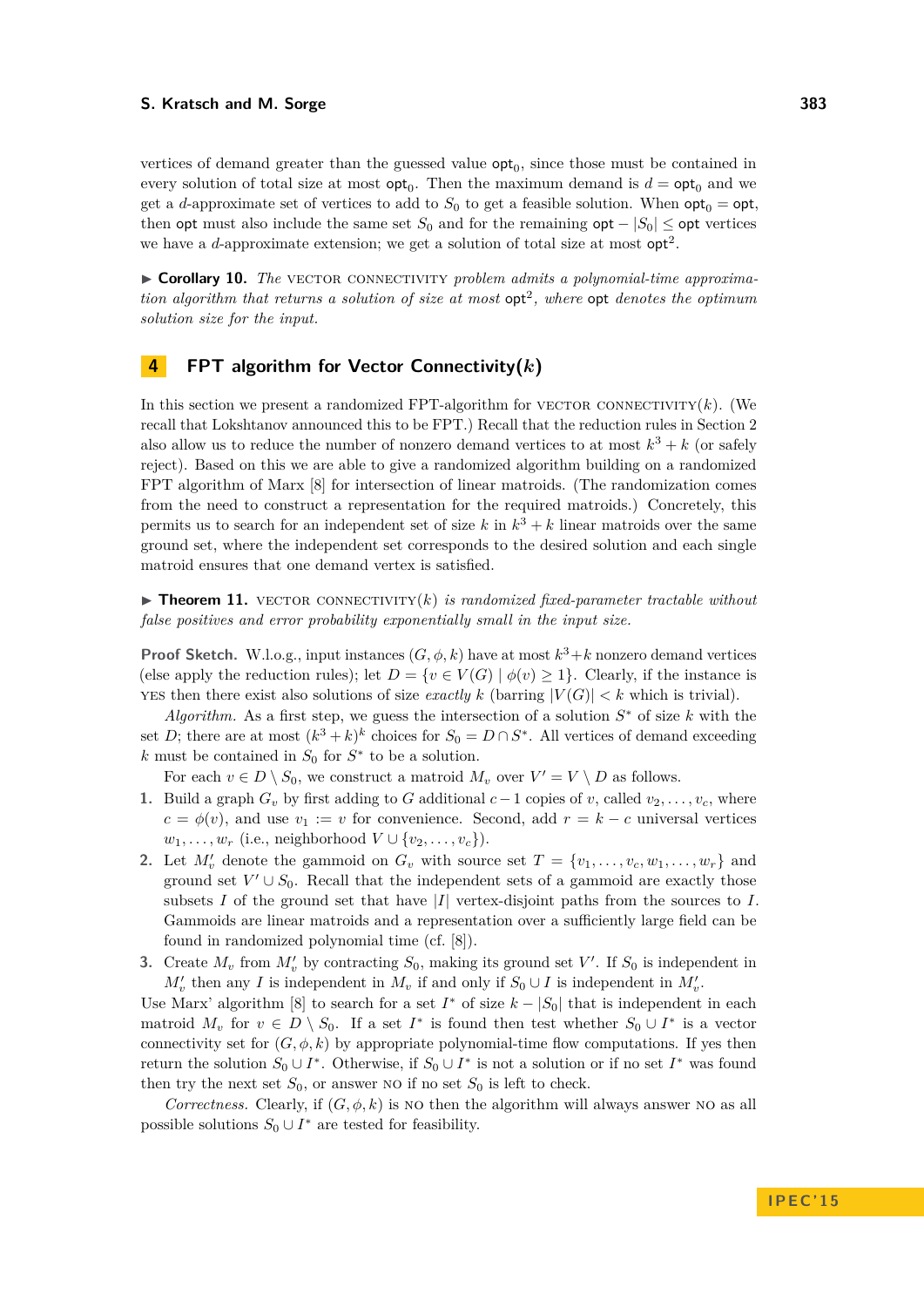Assume now that  $(G, \phi, k)$  is yes, let  $S^*$  a solution of size k, and let  $S_0 = D \cap S^*$ . Note that  $S^* \subseteq V' \cup S_0$ . Pick any  $v \in D \setminus S_0$ . It follows that there are  $c = \phi(v)$  paths from *v* to  $S^*$ in *G* that are vertex-disjoint except for *v*. Thus, in  $G<sub>v</sub>$  we get *c* (fully) vertex-disjoint paths from  $\{v_1, \ldots, v_c\}$  to  $S^*$ , by giving each path a private copy of *v*. We get additional  $r = k - c$ paths from  $\{w_1, \ldots, w_r\}$  to the remaining vertices of  $S^*$  since  $S^* \subseteq V' \cup S_0 \subseteq N(w_i)$ . Thus, the set  $S^*$  is independent in each gammoid  $M'_v$ . Therefore, in each  $M'_v$  also  $S_0 \subseteq S^*$  is independent. This implies that in  $M_v$  (obtained by contraction of  $S_0$ ) the set  $S^* \setminus S_0$  is independent and has size  $k - |S_0|$ . Moreover, any *I* is independent in  $M_v$  if and only if  $I \cup S_0$ is independent in  $M'_v$ . It follows, from the former statement, that Marx' algorithm will find *some* set *I* of size  $k - |S_0|$  that is independent in all matroids  $M_v$  for  $v \in D \setminus S_0$ .

We claim that  $I \cup S_0$  is a vector connectivity set for  $(G, \phi, k)$ . Let  $v \in D \setminus S_0$ . We know that *I* is independent in  $M_v$  and, thus,  $S := I \cup S_0$  is independent in  $M'_v$ . Thus, in  $G_v$  there are  $|S| = k$  paths from *T* to *S*. This entails  $c = \phi(v)$  vertex-disjoint paths from  $\{v_1, \ldots, v_c\}$ to *S* that each contain no further vertex of *T* since  $|T| = k$ . By construction of  $G_v$ , we directly get  $\phi(v)$  paths from *v* to *S* in *G* that are vertex-disjoint except for overlap in *v*. Thus, *S* satisfies the demand of any  $v \in D \setminus S_0$ . Since  $S \supseteq S_0$ , we see that *S* satisfies all demands. Thus, the algorithm returns a feasible solution, as required.

*Runtime.* Marx' algorithm for finding a set of size  $k'$  that is independent in  $\ell$  matroids has FPT running time with respect to  $k' + \ell$ . We have  $k' \leq k$  and  $\ell \leq |D| \leq k^3 + k$  in all iterations of the algorithm and there are at most  $(k^3 + k)^k$  iterations. This gives a total time that is  $FPT$  with respect to  $k$ , as claimed.

# <span id="page-7-0"></span>**5 Vertex-linear kernelization for constant demand**

In this section we give an outline of our vertex-linear kernelization for VECTOR d-CONNECTI- $VITY(k)$ , i.e., with *d* a constant and *k* the parameter. We will focus on explaining how we can directly bound the number of subproblems without using Bollobas' two-families theorem, whose bound depends on the size of reduced subproblems. Then we give some intuition about our explicit definition for equivalent subproblems and how to replace them.

The starting point for our kernelization are Reduction Rules [1](#page-3-1) and [5,](#page-4-2) and a result of Cicalese et al. [\[3\]](#page-11-2) that relates vector connectivity sets for  $(G, \phi)$  to hitting sets for a family of connected subgraphs of *G*: The family contains all sets *X* such that *G*[*X*] is connected and some vertex  $v \in X$  has demand larger than  $|N(X)|$ ; intuitively, every solution *S* must intersect each set *X*. We use instead a family  $\mathcal{X}(G, \phi)$  containing only the *minimal* sets *X*. For ease of presentation we define  $D(G, \phi) := \{v \in V(G) \mid \phi(v) \geq 1\}$ , and use the shorthand  $D = D(G, \phi)$  whenever *G* and  $\phi$  are clear from context.

**Proposition 12** (adapted from Cicalese et al. [\[3,](#page-11-2) Prop. 1]). Let  $G = (V, E)$ , let  $\phi: V \to \mathbb{N}$ , *and let*  $\mathcal{X} := \mathcal{X}(G, \phi)$ *. Then every set*  $S \subseteq V$  *is a vector connectivity set for*  $(G, \phi)$  *if and only if it is a hitting set for*  $\mathcal{X}$ , *i.e., it has a nonempty intersection with each*  $X \in \mathcal{X}$ *.* 

For the general case of VECTOR CONNECTIVITY with unrestricted demands the size of  $\mathcal{X}(G,\phi)$  can be exponential in  $|V(G)|$ ; for vector *d*-connectivity there is a straightforward bound of  $|\mathcal{X}| = \mathcal{O}(|V(G)|^d)$  since  $|N(X)| \leq d-1$ . However, even for VECTOR d-CONNEC-TIVITY, the sets  $X \in \mathcal{X}$  are not necessarily small and, thus, we will not take a hitting set approach for the kernelization; we will not materialize the set  $\mathcal X$  but use it only for analysis.

To arrive at our kernelization we will later establish a reduction rule that shrinks connected subgraphs with small boundary and bounded number of demand vertices to constant size. This is akin to black-box protrusion-based reduction rules, especially as in [\[5\]](#page-11-6), but we give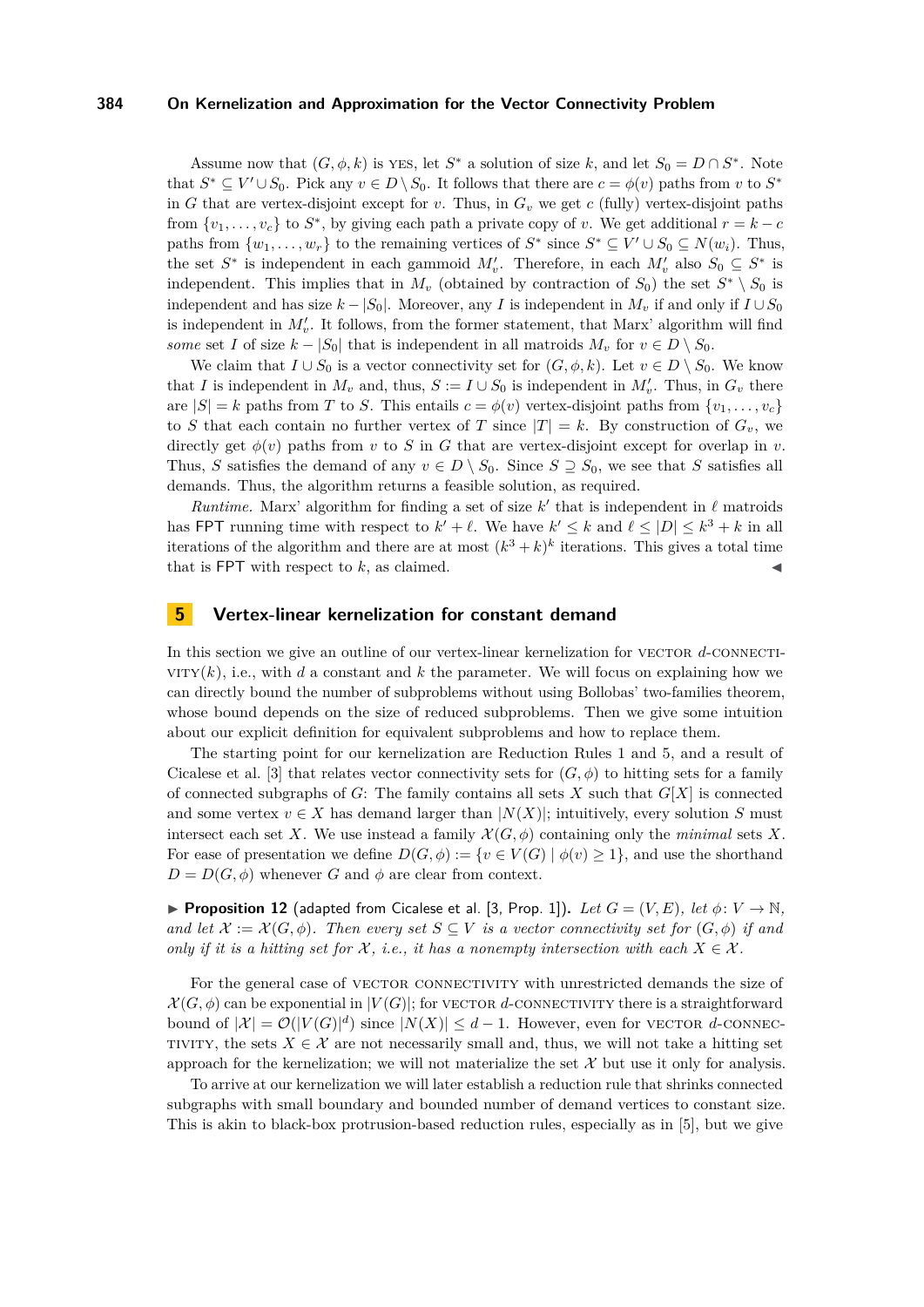an explicit algorithm that comes down to elementary two-way flow computations. To get an explicit (linear) bound for the number of subproblems, we introduce a new family  $\mathcal Y$  with larger but (as we will see) fewer sets, and apply the reduction process to graphs  $G[Y]$  with  $Y \in \mathcal{Y}$ . Alternatively, as pointed out in the introduction, one may use a result of Bollobas for bounding the number of sets in  $X$  once they are small; a caveat is that this bound would depend on the final size of sets in  $\mathcal{X}$ , whereas we have a direct and explicit bound for  $|\mathcal{Y}|$ .

**► Definition 13** ( $\mathcal{Y}(G, \phi, d)$ ). Let  $G = (V, E)$ , let  $d \in \mathbb{N}$ , and let  $\phi: V \to \{0, \ldots, d\}$ . The family  $\mathcal{Y}(G, \phi, d)$  contains all sets  $Y \subseteq V$  with

- 1.  $G[Y]$  is connected,
- 2.  $|Y \cap D| \leq d^3$ , i.e., *Y* contains at most  $d^3$  vertices *v* with nonzero demand,
- **3.**  $|N(Y)| \leq d$ , i.e., *Y* has at most *d* neighbors, and
- **4.** there is a vertex  $v \in Y \cap D$ , i.e.,  $\phi(v) \geq 1$ , such that  $N(Y)$  is the unique closest minimum  $v, D \setminus Y$ -separator.

We show that each set  $X \in \mathcal{X}(G, \phi)$  is a subset of some  $Y \in \mathcal{Y}(G, \phi, d)$ .

▶ **Lemma 14.** Let  $G = (V, E)$ ,  $d \in \mathbb{N}$ , and  $\phi: V \rightarrow \{0, ..., d\}$ . Let  $\mathcal{X} := \mathcal{X}(G, \phi)$  and  $\mathcal{Y} := \mathcal{Y}(G, \phi, d)$ *. Then for all*  $X \in \mathcal{X}$  *there exists*  $Y \in \mathcal{Y}$  *with*  $X \subseteq Y$ *.* 

We prove that the number of sets  $Y \in \mathcal{Y}$  is linear in *k* for every fixed *d*, by analyzing a branching algorithm for finding  $Y \in \mathcal{Y}$ . Thus, by later shrinking the size of sets in  $\mathcal{Y}$  to some constant we get  $\mathcal{O}(k)$  vertices in total over sets  $Y \in \mathcal{Y}$ .

**I Lemma 15.** Let  $(G, \phi, k)$  an instance of VECTOR d-CONNECTIVITY(k) and let  $\mathcal{Y}$  :=  $\mathcal{Y}(G, \phi, d)$ *.* Then  $|\mathcal{Y}| \leq d^2k \cdot 2^{d^3+d}$ *.* 

# **5.1 Reducing the size of sets in Y**

Let us describe how to reduce the size of sets  $Y \in \mathcal{Y}$  through modifications on the graph *G*. At a high level, this will be achieved by replacing subgraphs *G*[*Y* ] by "equivalent" subgraphs of bounded size. When this is done, we know that the total number of vertices in sets  $Y \in \mathcal{Y}$ is  $\mathcal{O}(k)$ . Since this part is somewhat technical, the proof details are deferred to a full version.

Consider a set  $Y \in \mathcal{Y}$  and its (small) neighborhood  $Z := N_G(Y)$ . Think of deciding whether  $(G, \phi, k)$  is yes as a game between two players, Alice and Bob. Alice sees only  $G[Y \cup Z]$ and wants to satisfy the demands of all vertices in *Y*, and Bob sees only  $G - Y$  and wants to satisfy the demands of the vertices in  $V \setminus Y$ . To achieve a small solution the players must cooperate and exchange information about paths between vertices in *Z*, or between *Z* and vertices of a partial solution, that they can *provide* or that they *require* from the other player.

Crucially, we know that there is only a constant number of nonzero demand vertices in *Y* , which can be seen to imply that the intersection of optimal solutions with *Y* is bounded. Thus, Alice can try all partial solutions  $S_Y \subseteq Y$  of bounded size and determine what paths between *Z* and *S<sup>Y</sup>* or between different vertices of *Z* she can provide for Bob. We formalize this set of paths as her *facilities*. She can furthermore determine what paths she needs to satisfy the demand of each of her vertices. Each demand vertex *v* gives rise to a set of required paths that may run between *Z* and Bob's solution or just between vertices of *Z*. We formalize this family of sets as Alice's *requirement*. (Note that in fact both players can offer or require various different *packings* of such paths.)

We now define Alice's requirements formally; the facilities are deferred to a full version. For notational convenience, we call a set of paths to be *v-independent* if each pair of paths is vertex-disjoint except for possibly sharing  $v$  as an endpoint. For a graph  $G$ , a vertex  $v$ ,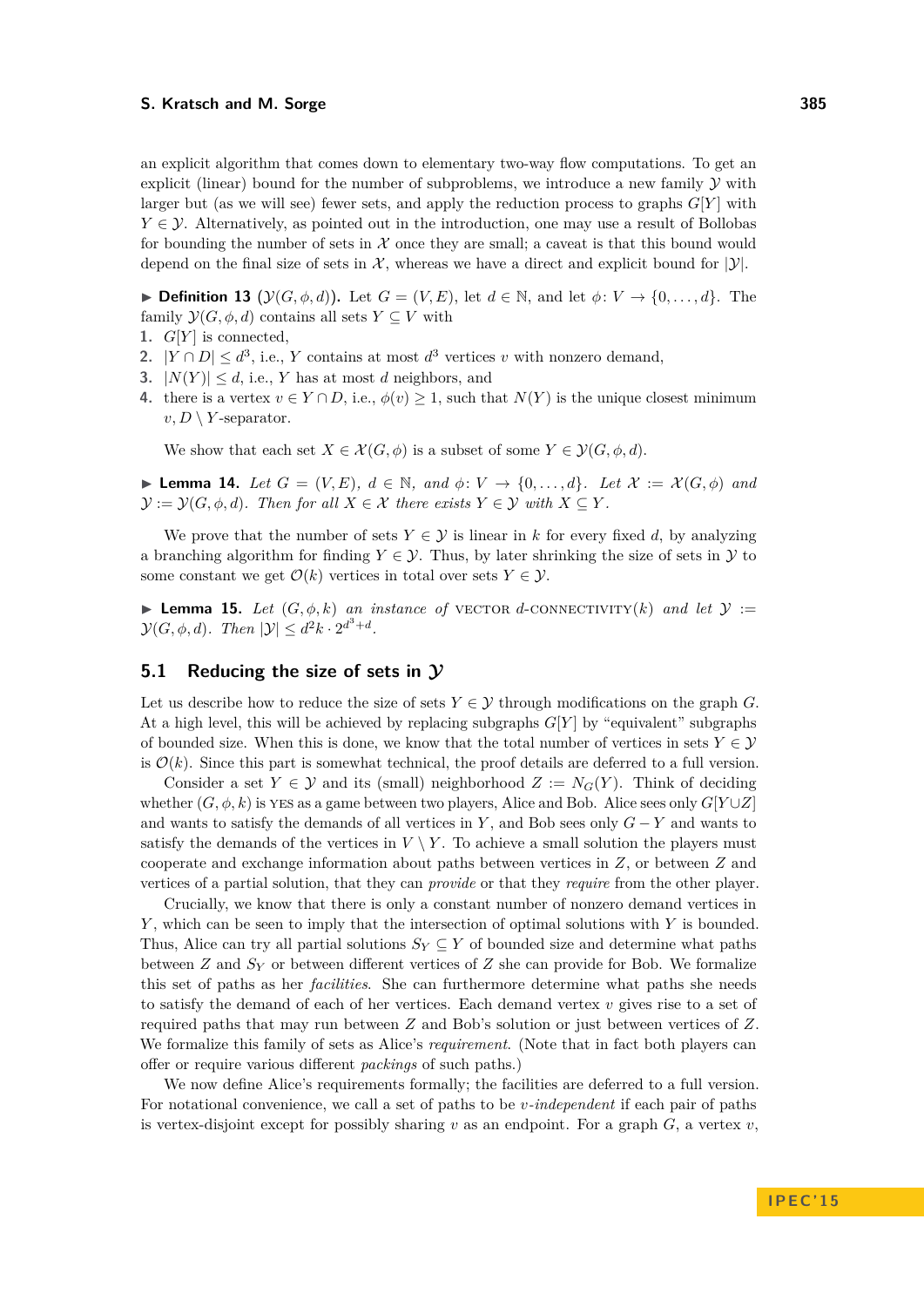an integer *i*, and two vertex subsets  $A, B \subseteq V(G)$  we define a  $(v, i, A, B)$ *-constrained path packing* as a set of  $i + |A|$  *v*-independent paths from  $A \cup \{v\}$  to *B* in *G*. Herein we explicitly allow  $v \notin V(G)$  if  $i = 0$ . We tacitly assume that, if  $A \cap B \neq \emptyset$  then the paths corresponding to  $A \cap B$  in the packing are of length zero, that is, they each comprise a single vertex.

Satisfying connectors indicate which of Bob's path packings are sufficient for Alice and a certain demand vertex.

▶ **Definition 16** (Satisfying connector). Let *H* be a graph on vertex set  $Y \oplus Z$ , let  $v \in Y$ , let *v* have positive demand  $d_v$ , and let  $S_Y \subseteq Y$  be a partial solution. A tuple  $(A, B, C)$ with  $A, B, C \subseteq \mathbb{Z}$ , pairwise disjoint, is a *satisfying connector for v with respect to*  $S_Y$  *in H* if either  $v \in S_Y$  or there is a  $(v, d_v, A, B \cup S_Y)$ -constrained path packing in  $H - C$ . The set of all satisfying connectors for  $v$  with respect to the partial solution  $S_Y$  is denoted by  $Sat(H, Z, d_v, S_Y, v)$ .

Intuitively, if Bob can send disjoint paths from *B* to his part of the solution and to *A*, possibly using vertices of *C*, then Alice can complete these paths to satisfy the demand of *v*. The requirement now formalizes the notion that each partial solution for Alice gives rise to a certain set of satisfying connectors.

**Definition 17** (Requirement). Let *H* be a graph on vertex set  $Y \oplus Z$ , let  $\phi$  be a demand function on *Y*, and let  $S_Y \subseteq Y$  be a partial solution. The *requirement*  $Req(H, Z, \phi, S_Y)$  is the collection  $\{Sat(H, Z, \phi(v), S_Y, v) \mid v \in D(H, \phi) \cap Y\}.$ 

It is not hard to observe that a partial solution  $S_Y$  in some  $Y \in \mathcal{Y}$  has size at most  $d^3 + d$ without loss of generality (recall that  $|Y \cap D| \leq d^3$ ). Based on this fact, we can prove that  $G[Y \cup Z]$  can be safely replaced by any graph  $G'$  that has the same set of facilities and the same family of requirements as  $G[Y \cup Z]$  for any choice of  $S_Y$  with  $|S_Y| \leq d^3 + d$ . A smallest such graph *G*<sup> $\prime$ </sup> has size bounded by some function of  $|Z|$  since, if  $S_Y \leq d^3 + d$ , then the family of requirements has size bounded by some function in *d*. Checking whether the families of requirements of  $G[Y \cup Z]$  and a candidate  $G'$  match can be done using a series of maximum flow computations that exploit the definition of satisfying connectors. This means that it is feasible to search incrementally for a representative  $G'$  of smallest (constant) size with the same requirement as  $G[Y \cup Z]$ . Similarly, we can ensure that the facilities are the same.

# **5.2 Kernelization procedure**

Given an instance  $(G, \phi, k)$  of vector *d*-connectivity(*k*) the kernelization proceeds as follows. Throughout, we refer to the current instance by  $(G, \phi, k)$  and recall the use of *D* = {*v* ∈ *V*(*G*) |  $\phi(v) \geq 1$  }.

- <span id="page-9-0"></span>**1.** Apply Rule [1](#page-3-1) exhaustively and then apply Rule [5](#page-4-2) (this may return answer no if we have more than  $d^2k$  demand vertices).
- <span id="page-9-1"></span>**2.** Apply the above described reduction rule once that may replace a subgraph  $G[Y]$  by a smaller, constant-size graph.
- **3.** Return to Step [1](#page-9-0) if Step [2](#page-9-1) was successful.
- **4.** Let  $W := D \cup \bigcup_{Y \in \mathcal{Y}} N[Y]$ . Perform the torso operation on *W* in *G* to obtain *G'*. That is, carry out the following steps:
	- **a.** Start with  $G' = G[W]$ .
	- **b.** For every pair  $u, v \in W$ , if there is a *u, v*-path in *G* with internal vertices from  $V \setminus W$ then add the edge  $\{u, v\}$  to  $G'$ .
- <span id="page-9-2"></span>**5.** Return  $(G', \phi', k)$  as the kernelized instance, where  $\phi'$  is  $\phi$  restricted to *W*.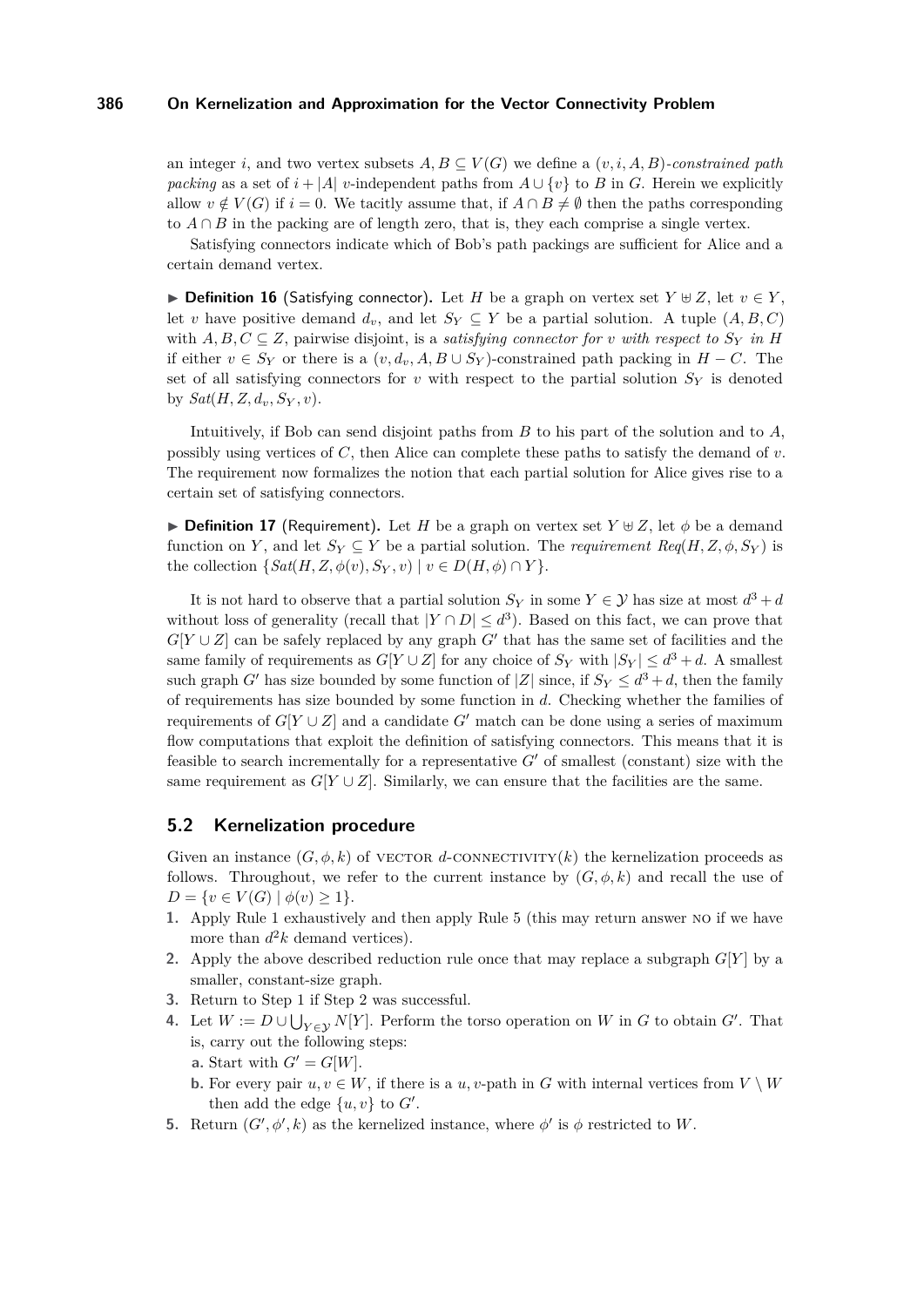Intuitively, the torso operation in Step [4](#page-9-2) removes all vertices that are not in any set  $Y \in \mathcal{Y}$ without affecting the sets therein. Overall, we obtain the following.

**Findmergeright 18.** vector *d*-connectivity(*k*) *has a vertex-linear kernelization.* 

# <span id="page-10-0"></span>**6 Kernelization lower bound**

In this section, we prove that VECTOR CONNECTIVITY $(k)$  admits no polynomial kernelization unless  $\mathsf{NP} \subseteq \mathsf{coNP/poly}$ . We give a reduction from HITTING  $\mathsf{SET}(m)$ , i.e., HITTING SET with parameter number of sets, which also makes a polynomial Turing kernelization unlikely (cf. [\[6\]](#page-11-4)). Since demands greater than  $k+1$  can be safely replaced by demand  $k+1$ , implying  $d \leq k+1$ , the lower bound applies also to parameterization by  $d + k$ .

 $\triangleright$  **Theorem 19.** vector connectivity(*k*) *does not admit a polynomial kernelization unless* NP ⊆ coNP*/*poly *and the polynomial hierarchy collapses.*

**Proof.** We give a polynomial parameter transformation from HITTING  $SET(m)$  to VECTOR connectivity(k), which is known to imply the claimed lower bound (cf. [\[1\]](#page-11-7)). Let  $(U, \mathcal{F}, k)$ be an instance of HITTING  $SET(m)$  with parameter  $m = |\mathcal{F}|$ ; w.l.o.g.  $k \leq m$ . Let  $n := |U|$ . We construct a graph *G* on  $2(k+1)m+n$  vertices that has a vector connectivity set of size at most  $k' = (k+1)m + k = \mathcal{O}(m^2)$  if and only if  $(U, \mathcal{F}, k)$  is yes for HITTING SET $(m)$ .

*Construction.* Make one vertex  $x_u$  for each element  $u \in U$ , and make  $2(k+1)$  vertices  $y_{1,F}, \ldots, y_{k+1,F}, y'_{1,F}, \ldots, y'_{k+1,F}$  for each set  $F \in \mathcal{F}$ . We add the following edges:

**1.** Add  $\{y_{i,F}, y'_{i,F}\}$  for all  $i \in \{1, ..., k+1\}$  and  $F \in \mathcal{F}$ .

**2.** Add  $\{x_u, y_{i,F}\}$  for all  $i \in \{1, ..., k+1\}$ ,  $F \in \mathcal{F}$ , and  $u \in F$ .

**3.** Make the set of all vertices  $y_{i,F}$  a clique (not including any  $y'$ -vertex).

Set the demand  $\phi$  of each  $y'_{i,F}$  vertex to 2 and of each  $y_{i,F}$  vertex to  $(k+1)m+1$ ; all *x*-vertices have demand zero. Set the budget  $k'$  to  $(k+1)m+k$ . This completes the construction of an instance  $(G, \phi, k')$ , which can be easily performed in polynomial time.

*Correctness.* Assume first that  $(G, \phi, k')$  is YES and let *S* a vector connectivity set of size at most  $k'$ . Note that *S* must contain all vertices  $y'_{i,F}$  since they have demand of 2 but only one neighbor (namely  $y_{i,F}$ ). This accounts for  $(k+1)m$  vertices in *S*; there are at most *k* further vertices in *S*. Let *T* contain exactly those elements  $u \in U$  such that  $x_u \in S$ ; thus  $|T|$  ≤ *k*. We claim that *T* is a hitting set for *F*. Let *F* ∈ *F* and assume that  $T \cap F = ∅$ . It follows that *S* contains no vertex  $x<sub>u</sub>$  with  $u \in F$ . Since at most *k* vertices in *S* are not *y*-vertices, we can choose  $i \in \{1, ..., k+1\}$  such that *S* does not contain  $y_{i,F}$ . Consider the set *C* consisting of all *y*-vertices other than  $y_{i,F}$  as well as the vertex  $y'_{i,F}$ . In  $G - C$  we find a connected component containing  $y_{i,F}$  and all  $x_u$  with  $u \in F$  but no further vertices. Crucially, all other neighbors of  $y_{i,F}$  are  $y'_{i,F}$  and all *y*-vertices, and *x*-vertices only have *y*-vertices as neighbors. By assumption *S* contains no vertex of this connected component. This yields a contradiction cause C is of size  $(k+1)m$  and separates  $y_{i,F}$  from *S*, but since *S* is a solution with  $y_{i,F} \notin S$  there should be  $(k+1)m+1$  disjoint paths from  $y_{i,F}$  to *S*. Thus, *S* must contain some  $x_u$  with  $u \in F$ , and then  $T \cap F \neq \emptyset$ .

Now, assume that  $(U, \mathcal{F}, k)$  is yes for HITTING  $\text{SET}(m)$  and let T a hitting set of size at most *k* for F. We create a vector connectivity set *S* by selecting all  $x_u$  with  $u \in T$  as well as all *y*'-vertices; thus  $|S| \leq k' = (k+1)m + k$ . Clearly, this satisfies all *y*'-vertices. Consider any vertex  $y_{i,F}$  and recall that its demand is  $\phi(y_{i,F}) = (k+1)m + 1$ . We know that *S* contains at least one vertex  $x_u$  with  $u \in F$  that is adjacent to  $y_{i,F}$ . Thus, we can find the required  $(k+1)m+1$  disjoint paths from  $y_{i,F}$  to *S*:

We have one path  $(y_{i,F}, y'_{i,F})$  and one path  $(y_{i,F}, x_u)$ .

For all  $(j, F') \neq (i, F)$  we get one path  $(y_{i, F}, y_{j, F}, y'_{j, F})$ ; we get  $(k + 1)m - 1$  paths total.